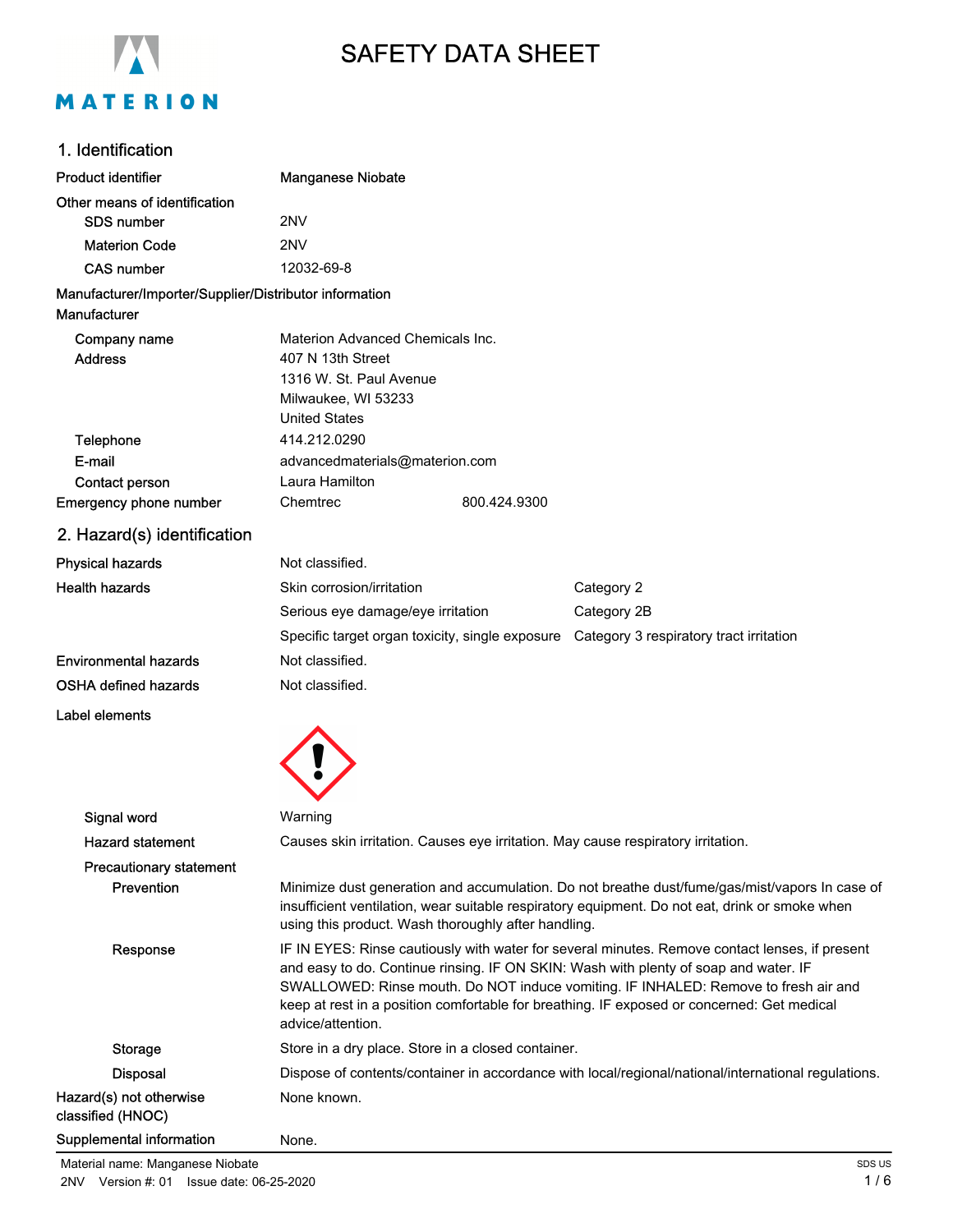## 3. Composition/information on ingredients

Substances

| <b>Chemical name</b>                                                         | Common name and synonyms                                                                                                                                        | <b>CAS number</b> | $\%$ |  |
|------------------------------------------------------------------------------|-----------------------------------------------------------------------------------------------------------------------------------------------------------------|-------------------|------|--|
| Manganese Niobate                                                            |                                                                                                                                                                 | 12032-69-8        | 100  |  |
| 4. First-aid measures                                                        |                                                                                                                                                                 |                   |      |  |
| Inhalation                                                                   | Move into fresh air and keep at rest.                                                                                                                           |                   |      |  |
| <b>Skin contact</b>                                                          | Wash skin thoroughly with soap and water.                                                                                                                       |                   |      |  |
| Eye contact                                                                  | Immediately flush with plenty of water for at least 15 minutes. If easy to do, remove contact lenses.                                                           |                   |      |  |
| Ingestion                                                                    | Never give anything by mouth to an unconscious person. Drink a few glasses of water or milk.<br>Induce vomiting, if person is conscious. Get medical attention. |                   |      |  |
| Most important<br>symptoms/effects, acute and<br>delayed                     | Irritant effects.                                                                                                                                               |                   |      |  |
| Indication of immediate medical<br>attention and special treatment<br>needed | Treat symptomatically.                                                                                                                                          |                   |      |  |
| <b>General information</b>                                                   | IF exposed or concerned: Get medical advice/attention.                                                                                                          |                   |      |  |
| 5. Fire-fighting measures                                                    |                                                                                                                                                                 |                   |      |  |
| Suitable extinguishing media                                                 | Use fire-extinguishing media appropriate for surrounding materials.                                                                                             |                   |      |  |
| Unsuitable extinguishing media                                               | None known.                                                                                                                                                     |                   |      |  |
| Specific hazards arising from<br>the chemical                                | During fire, gases hazardous to health may be formed.                                                                                                           |                   |      |  |
| Special protective equipment<br>and precautions for firefighters             | Wear self-contained breathing apparatus and protective clothing.                                                                                                |                   |      |  |
| Fire fighting<br>equipment/instructions                                      | Use standard firefighting procedures and consider the hazards of other involved materials.                                                                      |                   |      |  |
| 6. Accidental release measures                                               |                                                                                                                                                                 |                   |      |  |
| Personal precautions, protective<br>equipment and emergency<br>procedures    | Avoid inhalation of dust and contact with skin and eyes. Wear necessary protective equipment.                                                                   |                   |      |  |
| Methods and materials for<br>containment and cleaning up                     | Isolate area. Avoid the generation of dusts during clean-up. Sweep up or vacuum up spillage and<br>collect in suitable container for disposal.                  |                   |      |  |
| <b>Environmental precautions</b>                                             | Avoid discharge into drains.                                                                                                                                    |                   |      |  |
| 7. Handling and storage                                                      |                                                                                                                                                                 |                   |      |  |
| Precautions for safe handling                                                | Do not breathe dust/fume. Provide good ventilation.                                                                                                             |                   |      |  |
| Conditions for safe storage,<br>including any incompatibilities              | Container must be kept tightly closed. Keep container in a well-ventilated place.                                                                               |                   |      |  |
| 8. Exposure controls/personal protection                                     |                                                                                                                                                                 |                   |      |  |
| Occupational exposure limits                                                 | US. OSHA Table Z-1 Limits for Air Contaminants (29 CFR 1910.1000)                                                                                               |                   |      |  |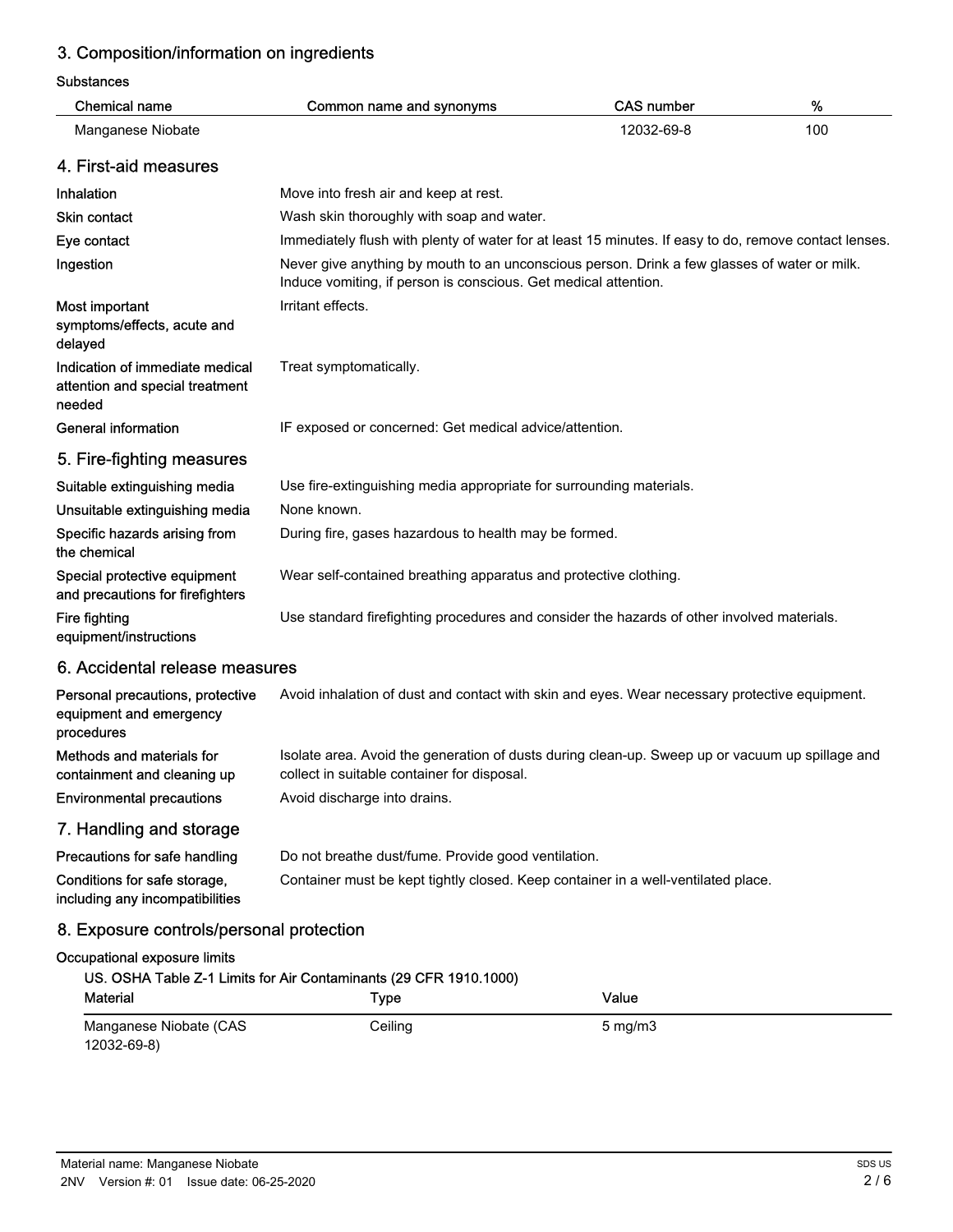| <b>US. ACGIH Threshold Limit Values</b>     |                                                                                                                                                                                                                                                           |                 |                      |
|---------------------------------------------|-----------------------------------------------------------------------------------------------------------------------------------------------------------------------------------------------------------------------------------------------------------|-----------------|----------------------|
| <b>Material</b>                             | <b>Type</b>                                                                                                                                                                                                                                               | Value           | Form                 |
| Manganese Niobate (CAS<br>12032-69-8)       | <b>TWA</b>                                                                                                                                                                                                                                                | $0.1$ mg/m $3$  | Inhalable fraction.  |
|                                             |                                                                                                                                                                                                                                                           | $0.02$ mg/m $3$ | Respirable fraction. |
| US. NIOSH: Pocket Guide to Chemical Hazards |                                                                                                                                                                                                                                                           |                 |                      |
| <b>Material</b>                             | <b>Type</b>                                                                                                                                                                                                                                               | Value           | Form                 |
| Manganese Niobate (CAS<br>12032-69-8)       | <b>STEL</b>                                                                                                                                                                                                                                               | $3$ mg/m $3$    | Fume.                |
|                                             | <b>TWA</b>                                                                                                                                                                                                                                                | 1 mg/m $3$      | Fume.                |
|                                             | US. California Code of Regulations, Title 8, Section 5155. Airborne Contaminants                                                                                                                                                                          |                 |                      |
| <b>Material</b>                             | <b>Type</b>                                                                                                                                                                                                                                               | Value           |                      |
| Manganese Niobate (CAS<br>12032-69-8)       | PEL                                                                                                                                                                                                                                                       | $0.2$ mg/m $3$  |                      |
| <b>Biological limit values</b>              | No biological exposure limits noted for the ingredient(s).                                                                                                                                                                                                |                 |                      |
| Appropriate engineering controls            | Adequate ventilation should be provided so that exposure limits are not exceeded. Minimize dust<br>generation and accumulation.                                                                                                                           |                 |                      |
| Eye/face protection                         | Individual protection measures, such as personal protective equipment<br>Wear safety glasses with side shields.                                                                                                                                           |                 |                      |
| Skin protection                             |                                                                                                                                                                                                                                                           |                 |                      |
| Hand protection                             | Use protective gloves.                                                                                                                                                                                                                                    |                 |                      |
| Other                                       | Wear necessary protective equipment.                                                                                                                                                                                                                      |                 |                      |
| <b>Respiratory protection</b>               | If engineering controls do not maintain airborne concentrations below recommended exposure<br>limits (where applicable) or to an acceptable level (in countries where exposure limits have not<br>been established), an approved respirator must be worn. |                 |                      |
| <b>Thermal hazards</b>                      | Not available.                                                                                                                                                                                                                                            |                 |                      |
| 9. Physical and chemical properties         |                                                                                                                                                                                                                                                           |                 |                      |
| Annonmona                                   |                                                                                                                                                                                                                                                           |                 |                      |

### 9. Physical and chemical properties

Appearance

| <b>Physical state</b>                        | Solid.         |
|----------------------------------------------|----------------|
| Form                                         | Not available. |
| Color                                        | Yellowish      |
| Odor                                         | Not available. |
| Odor threshold                               | Not available. |
| рH                                           | Not available. |
| Melting point/freezing point                 | Not available. |
| Initial boiling point and boiling<br>range   | Not available. |
| Flash point                                  | Not available. |
| <b>Evaporation rate</b>                      | Not available. |
| Flammability (solid, gas)                    | Not available. |
| Upper/lower flammability or explosive limits |                |
| <b>Flammability limit - lower</b><br>(%)     | Not available. |
| <b>Flammability limit - upper</b><br>(%)     | Not available. |
| Explosive limit - lower (%)                  | Not available. |
| Explosive limit - upper (%)                  | Not available. |
| Vapor pressure                               | Not available. |

Material name: Manganese Niobate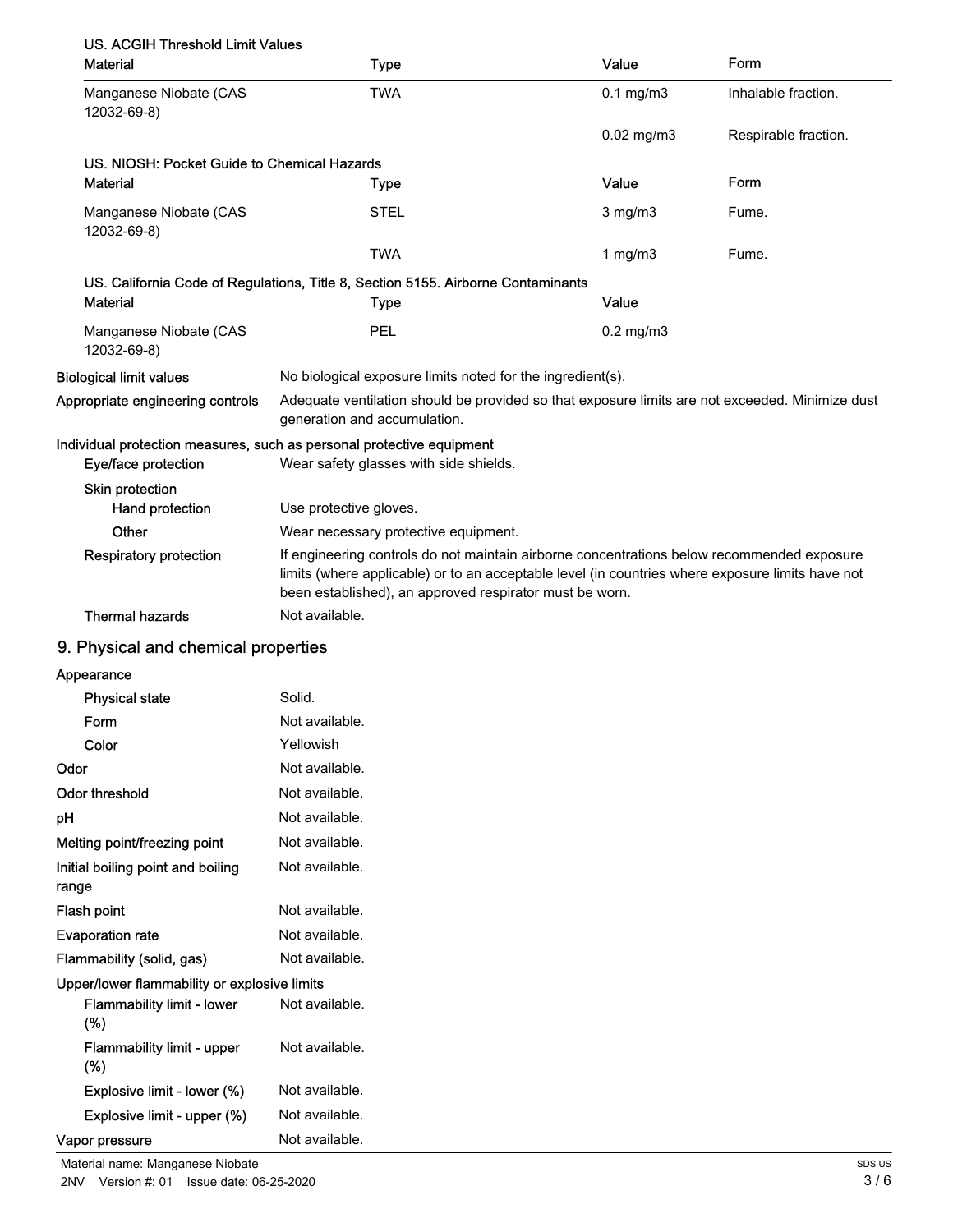| Vapor density                                     | Not available. |
|---------------------------------------------------|----------------|
| <b>Relative density</b>                           | Not available. |
| Solubility(ies)                                   |                |
| Solubility (water)                                | Not available. |
| <b>Partition coefficient</b><br>(n-octanol/water) | Not available. |
| Auto-ignition temperature                         | Not available. |
| Decomposition temperature                         | Not available. |
| Viscosity                                         | Not available. |
| Other information                                 |                |
| Molecular formula                                 | MnNh2O6        |
| 10. Stability and reactivity                      |                |
| Reactivity                                        | Not available. |
| <b>Chemical stability</b>                         | Not available. |
| Possibility of hazardous<br>reactions             | Not available. |
| Conditions to avoid                               | Not available. |
| Incompatible materials                            | Not available. |
| Hazardous decomposition<br>products               | Not available. |

## 11. Toxicological information

| Information on likely routes of exposure                                           |                                                                |
|------------------------------------------------------------------------------------|----------------------------------------------------------------|
| Inhalation                                                                         | Not available.                                                 |
| <b>Skin contact</b>                                                                | Not available.                                                 |
| Eye contact                                                                        | Not available.                                                 |
| Ingestion                                                                          | Not available.                                                 |
| Symptoms related to the<br>physical, chemical and<br>toxicological characteristics | Not available.                                                 |
| Information on toxicological effects                                               |                                                                |
| <b>Acute toxicity</b>                                                              | Not available.                                                 |
| Skin corrosion/irritation                                                          | Not available.                                                 |
| Serious eye damage/eye<br>irritation                                               | Not available.                                                 |
| Respiratory or skin sensitization                                                  |                                                                |
| Respiratory sensitization                                                          | Not available.                                                 |
| Skin sensitization                                                                 | Not available.                                                 |
| Germ cell mutagenicity                                                             | Not available.                                                 |
| Carcinogenicity                                                                    |                                                                |
| IARC Monographs. Overall Evaluation of Carcinogenicity                             |                                                                |
| Not listed.                                                                        |                                                                |
|                                                                                    | OSHA Specifically Regulated Substances (29 CFR 1910.1001-1052) |
| Not regulated.                                                                     |                                                                |
|                                                                                    | US. National Toxicology Program (NTP) Report on Carcinogens    |
| Not listed.                                                                        |                                                                |
| Reproductive toxicity                                                              | Not available.                                                 |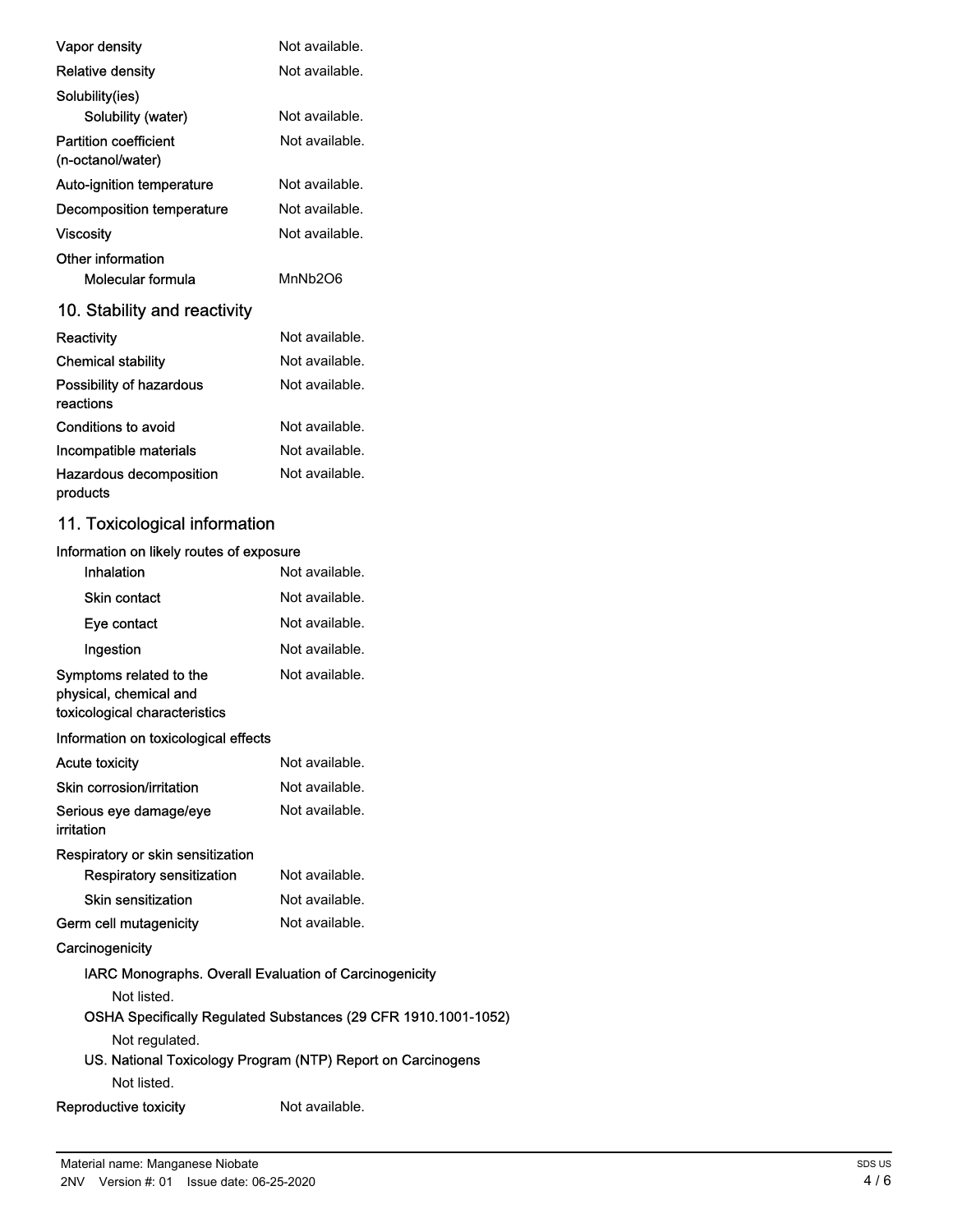| Specific target organ toxicity -<br>Not available.<br>single exposure<br>Not available.<br>Specific target organ toxicity -<br>repeated exposure<br>Not available.<br>Aspiration hazard<br>12. Ecological information<br>Ecotoxicity<br>No ecotoxicity data noted for the ingredient(s).<br>Not available.<br>Persistence and degradability<br>Not available.<br><b>Bioaccumulative potential</b><br>Mobility in soil<br>Not available.<br>Other adverse effects<br>Not available.<br>13. Disposal considerations<br><b>Disposal instructions</b><br>Dispose of contents/container in accordance with local/regional/national/international regulations.<br>Waste from residues / unused<br>Dispose of in accordance with local regulations.<br>products<br>Since emptied containers may retain product residue, follow label warnings even after container is<br><b>Contaminated packaging</b><br>emptied.<br>14. Transport information<br><b>DOT</b><br>Not regulated as dangerous goods.<br><b>IATA</b><br>Not regulated as dangerous goods.<br><b>IMDG</b><br>Not regulated as dangerous goods.<br>15. Regulatory information<br>US federal regulations<br><b>Toxic Substances Control Act (TSCA)</b><br>TSCA Section 12(b) Export Notification (40 CFR 707, Subpt. D)<br>Not regulated.<br>CERCLA Hazardous Substance List (40 CFR 302.4)<br>Manganese Niobate (CAS 12032-69-8)<br>Listed.<br>SARA 304 Emergency release notification<br>Not regulated.<br>OSHA Specifically Regulated Substances (29 CFR 1910.1001-1052)<br>Not regulated.<br>Superfund Amendments and Reauthorization Act of 1986 (SARA)<br>SARA 302 Extremely hazardous substance<br>Not listed.<br>SARA 311/312 Hazardous<br>Yes<br>chemical |  |  |  |
|-----------------------------------------------------------------------------------------------------------------------------------------------------------------------------------------------------------------------------------------------------------------------------------------------------------------------------------------------------------------------------------------------------------------------------------------------------------------------------------------------------------------------------------------------------------------------------------------------------------------------------------------------------------------------------------------------------------------------------------------------------------------------------------------------------------------------------------------------------------------------------------------------------------------------------------------------------------------------------------------------------------------------------------------------------------------------------------------------------------------------------------------------------------------------------------------------------------------------------------------------------------------------------------------------------------------------------------------------------------------------------------------------------------------------------------------------------------------------------------------------------------------------------------------------------------------------------------------------------------------------------------------------------------------------------------------------------------------------|--|--|--|
|                                                                                                                                                                                                                                                                                                                                                                                                                                                                                                                                                                                                                                                                                                                                                                                                                                                                                                                                                                                                                                                                                                                                                                                                                                                                                                                                                                                                                                                                                                                                                                                                                                                                                                                       |  |  |  |
|                                                                                                                                                                                                                                                                                                                                                                                                                                                                                                                                                                                                                                                                                                                                                                                                                                                                                                                                                                                                                                                                                                                                                                                                                                                                                                                                                                                                                                                                                                                                                                                                                                                                                                                       |  |  |  |
|                                                                                                                                                                                                                                                                                                                                                                                                                                                                                                                                                                                                                                                                                                                                                                                                                                                                                                                                                                                                                                                                                                                                                                                                                                                                                                                                                                                                                                                                                                                                                                                                                                                                                                                       |  |  |  |
|                                                                                                                                                                                                                                                                                                                                                                                                                                                                                                                                                                                                                                                                                                                                                                                                                                                                                                                                                                                                                                                                                                                                                                                                                                                                                                                                                                                                                                                                                                                                                                                                                                                                                                                       |  |  |  |
|                                                                                                                                                                                                                                                                                                                                                                                                                                                                                                                                                                                                                                                                                                                                                                                                                                                                                                                                                                                                                                                                                                                                                                                                                                                                                                                                                                                                                                                                                                                                                                                                                                                                                                                       |  |  |  |
|                                                                                                                                                                                                                                                                                                                                                                                                                                                                                                                                                                                                                                                                                                                                                                                                                                                                                                                                                                                                                                                                                                                                                                                                                                                                                                                                                                                                                                                                                                                                                                                                                                                                                                                       |  |  |  |
|                                                                                                                                                                                                                                                                                                                                                                                                                                                                                                                                                                                                                                                                                                                                                                                                                                                                                                                                                                                                                                                                                                                                                                                                                                                                                                                                                                                                                                                                                                                                                                                                                                                                                                                       |  |  |  |
|                                                                                                                                                                                                                                                                                                                                                                                                                                                                                                                                                                                                                                                                                                                                                                                                                                                                                                                                                                                                                                                                                                                                                                                                                                                                                                                                                                                                                                                                                                                                                                                                                                                                                                                       |  |  |  |
|                                                                                                                                                                                                                                                                                                                                                                                                                                                                                                                                                                                                                                                                                                                                                                                                                                                                                                                                                                                                                                                                                                                                                                                                                                                                                                                                                                                                                                                                                                                                                                                                                                                                                                                       |  |  |  |
|                                                                                                                                                                                                                                                                                                                                                                                                                                                                                                                                                                                                                                                                                                                                                                                                                                                                                                                                                                                                                                                                                                                                                                                                                                                                                                                                                                                                                                                                                                                                                                                                                                                                                                                       |  |  |  |
|                                                                                                                                                                                                                                                                                                                                                                                                                                                                                                                                                                                                                                                                                                                                                                                                                                                                                                                                                                                                                                                                                                                                                                                                                                                                                                                                                                                                                                                                                                                                                                                                                                                                                                                       |  |  |  |
|                                                                                                                                                                                                                                                                                                                                                                                                                                                                                                                                                                                                                                                                                                                                                                                                                                                                                                                                                                                                                                                                                                                                                                                                                                                                                                                                                                                                                                                                                                                                                                                                                                                                                                                       |  |  |  |
|                                                                                                                                                                                                                                                                                                                                                                                                                                                                                                                                                                                                                                                                                                                                                                                                                                                                                                                                                                                                                                                                                                                                                                                                                                                                                                                                                                                                                                                                                                                                                                                                                                                                                                                       |  |  |  |
|                                                                                                                                                                                                                                                                                                                                                                                                                                                                                                                                                                                                                                                                                                                                                                                                                                                                                                                                                                                                                                                                                                                                                                                                                                                                                                                                                                                                                                                                                                                                                                                                                                                                                                                       |  |  |  |
|                                                                                                                                                                                                                                                                                                                                                                                                                                                                                                                                                                                                                                                                                                                                                                                                                                                                                                                                                                                                                                                                                                                                                                                                                                                                                                                                                                                                                                                                                                                                                                                                                                                                                                                       |  |  |  |
|                                                                                                                                                                                                                                                                                                                                                                                                                                                                                                                                                                                                                                                                                                                                                                                                                                                                                                                                                                                                                                                                                                                                                                                                                                                                                                                                                                                                                                                                                                                                                                                                                                                                                                                       |  |  |  |
|                                                                                                                                                                                                                                                                                                                                                                                                                                                                                                                                                                                                                                                                                                                                                                                                                                                                                                                                                                                                                                                                                                                                                                                                                                                                                                                                                                                                                                                                                                                                                                                                                                                                                                                       |  |  |  |
|                                                                                                                                                                                                                                                                                                                                                                                                                                                                                                                                                                                                                                                                                                                                                                                                                                                                                                                                                                                                                                                                                                                                                                                                                                                                                                                                                                                                                                                                                                                                                                                                                                                                                                                       |  |  |  |
|                                                                                                                                                                                                                                                                                                                                                                                                                                                                                                                                                                                                                                                                                                                                                                                                                                                                                                                                                                                                                                                                                                                                                                                                                                                                                                                                                                                                                                                                                                                                                                                                                                                                                                                       |  |  |  |
|                                                                                                                                                                                                                                                                                                                                                                                                                                                                                                                                                                                                                                                                                                                                                                                                                                                                                                                                                                                                                                                                                                                                                                                                                                                                                                                                                                                                                                                                                                                                                                                                                                                                                                                       |  |  |  |
|                                                                                                                                                                                                                                                                                                                                                                                                                                                                                                                                                                                                                                                                                                                                                                                                                                                                                                                                                                                                                                                                                                                                                                                                                                                                                                                                                                                                                                                                                                                                                                                                                                                                                                                       |  |  |  |
|                                                                                                                                                                                                                                                                                                                                                                                                                                                                                                                                                                                                                                                                                                                                                                                                                                                                                                                                                                                                                                                                                                                                                                                                                                                                                                                                                                                                                                                                                                                                                                                                                                                                                                                       |  |  |  |
|                                                                                                                                                                                                                                                                                                                                                                                                                                                                                                                                                                                                                                                                                                                                                                                                                                                                                                                                                                                                                                                                                                                                                                                                                                                                                                                                                                                                                                                                                                                                                                                                                                                                                                                       |  |  |  |
|                                                                                                                                                                                                                                                                                                                                                                                                                                                                                                                                                                                                                                                                                                                                                                                                                                                                                                                                                                                                                                                                                                                                                                                                                                                                                                                                                                                                                                                                                                                                                                                                                                                                                                                       |  |  |  |
|                                                                                                                                                                                                                                                                                                                                                                                                                                                                                                                                                                                                                                                                                                                                                                                                                                                                                                                                                                                                                                                                                                                                                                                                                                                                                                                                                                                                                                                                                                                                                                                                                                                                                                                       |  |  |  |
|                                                                                                                                                                                                                                                                                                                                                                                                                                                                                                                                                                                                                                                                                                                                                                                                                                                                                                                                                                                                                                                                                                                                                                                                                                                                                                                                                                                                                                                                                                                                                                                                                                                                                                                       |  |  |  |
|                                                                                                                                                                                                                                                                                                                                                                                                                                                                                                                                                                                                                                                                                                                                                                                                                                                                                                                                                                                                                                                                                                                                                                                                                                                                                                                                                                                                                                                                                                                                                                                                                                                                                                                       |  |  |  |
|                                                                                                                                                                                                                                                                                                                                                                                                                                                                                                                                                                                                                                                                                                                                                                                                                                                                                                                                                                                                                                                                                                                                                                                                                                                                                                                                                                                                                                                                                                                                                                                                                                                                                                                       |  |  |  |
|                                                                                                                                                                                                                                                                                                                                                                                                                                                                                                                                                                                                                                                                                                                                                                                                                                                                                                                                                                                                                                                                                                                                                                                                                                                                                                                                                                                                                                                                                                                                                                                                                                                                                                                       |  |  |  |
|                                                                                                                                                                                                                                                                                                                                                                                                                                                                                                                                                                                                                                                                                                                                                                                                                                                                                                                                                                                                                                                                                                                                                                                                                                                                                                                                                                                                                                                                                                                                                                                                                                                                                                                       |  |  |  |
|                                                                                                                                                                                                                                                                                                                                                                                                                                                                                                                                                                                                                                                                                                                                                                                                                                                                                                                                                                                                                                                                                                                                                                                                                                                                                                                                                                                                                                                                                                                                                                                                                                                                                                                       |  |  |  |
| <b>Classified hazard</b><br>Skin corrosion or irritation                                                                                                                                                                                                                                                                                                                                                                                                                                                                                                                                                                                                                                                                                                                                                                                                                                                                                                                                                                                                                                                                                                                                                                                                                                                                                                                                                                                                                                                                                                                                                                                                                                                              |  |  |  |
| categories<br>Serious eye damage or eye irritation<br>Specific target organ toxicity (single or repeated exposure)                                                                                                                                                                                                                                                                                                                                                                                                                                                                                                                                                                                                                                                                                                                                                                                                                                                                                                                                                                                                                                                                                                                                                                                                                                                                                                                                                                                                                                                                                                                                                                                                    |  |  |  |
| SARA 313 (TRI reporting)<br><b>Chemical name</b><br><b>CAS number</b><br>% by wt.                                                                                                                                                                                                                                                                                                                                                                                                                                                                                                                                                                                                                                                                                                                                                                                                                                                                                                                                                                                                                                                                                                                                                                                                                                                                                                                                                                                                                                                                                                                                                                                                                                     |  |  |  |

| Manganese Niobate | 12032-69-8 | 10C |
|-------------------|------------|-----|
|                   |            |     |